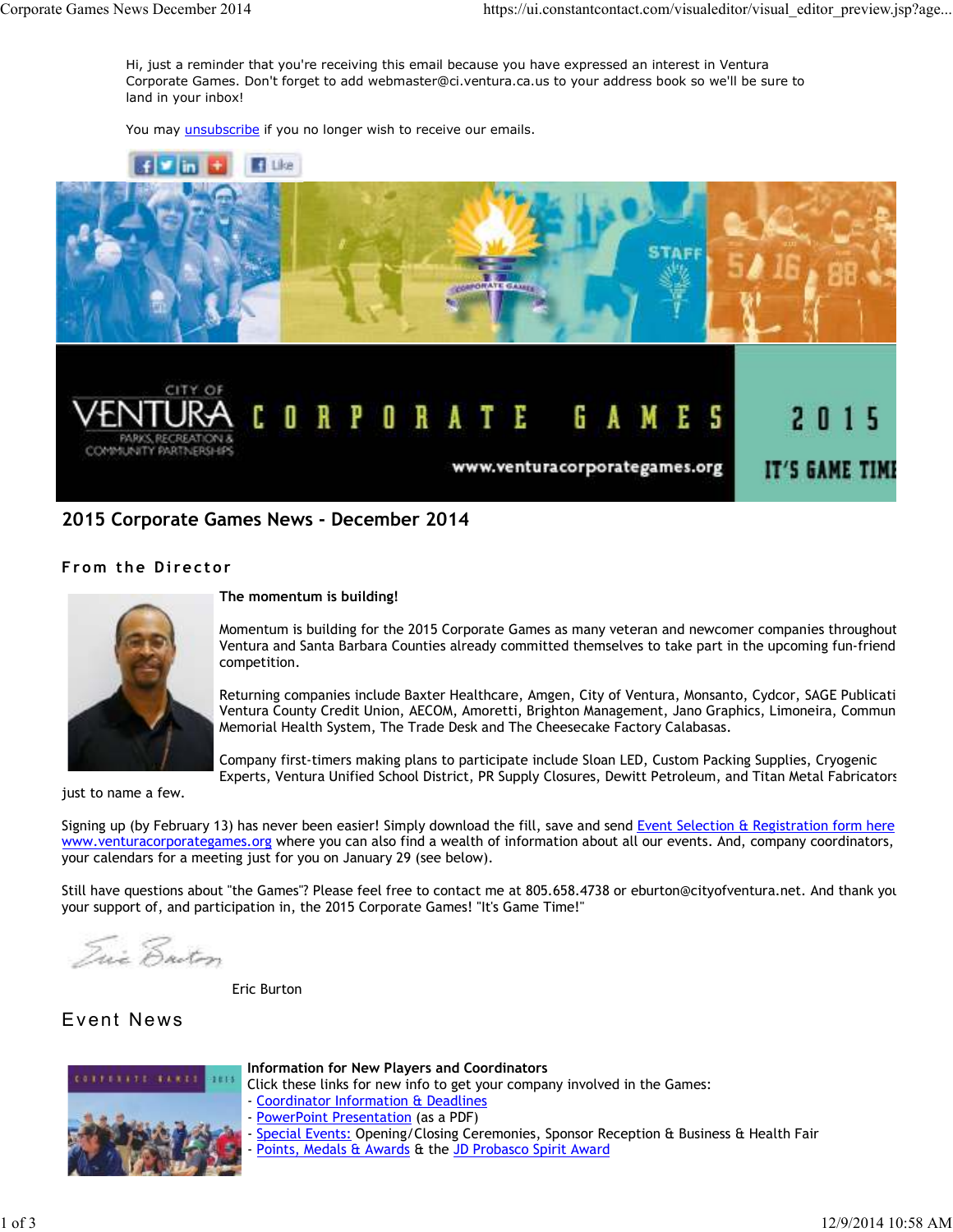- Sports, Locations & Dates
- Become a Bronze, Silver or Gold Sponsor
- Registration/Event Selection
- Hold Harmless Waiver

**Company Spotlight:** Send us your company's experience with Corporate Games and we will highlight it in this newsletter. Please send text, images or links to eburton@cityofventura.net.



### **New All-in-One Registration & Event Selection Form**

We've simplified the "red tape" so you can register AND select your events in a single form. Download it to complete, save and return to Eric Burton at eburton@cityofventura.net. The number of events you may select f your employees to participate in during the six weeks of competition depends on the size of your company. ●Division D (10-50 employees) - 8 Events

●Division C (51-150 employees) - 12 Events

●Division B (151-250 employees) - 16 Events

●Division A/AA (251-500 & 500+ employees) - 24 Events

●Many free events do not count towards your over total number, including the mandatory Tug-O-War and seven other Team Unity events. For more visit www.venturacorporategames.org.



#### **CG Coordinators Meeting on January 29**

Learn more about the Corporate Games by attending an informational meeting scheduled on January 29, at 6:30 pm at Ventura City Hall, 501 Poli St., in the Community Meeting Room. Meetings will address the Poin System, Selection of Events and tips on how your teams can improve their performance in the Corporate G competitions.



#### **CG discounts to get your team ready for competition**

The Corporate Games would not be possible without the support of businesses that host events like Bowling, 8-Ball/9-Ball, Paintball, Da Horseshoes, MB2 Racing, Lazertag, and the 5K Run just to name a fe Host businesses offer discounted pricing for registered Corporate Games teams, to help them prepare for the upcoming competition:

❶Billiards - Stiix Billiards ½ off table time beginning March 1

❷Paintball - Paintball USA \$15 for self-equipped players & \$25 for non-equipped players. Price includes admission and full-day air. ❸Bowling - Buena Lanes \$2.50 per game including shoes from April 1 to May 1.

❹Lazertag - Lazertag Extreme in Simi Valley discounted rates for teams looking to practice. Contact Joey Thimian at 577-8400. Look for more ways to get your team ready later this spring under Practice Opportunities on our website.

#### **Opening Ceremonies will be BIGGER and Better!**

This year Opening Ceremonies will be held at the Ventura Community Park on Kimball Road, on Saturday, March 28 from 10 AM to 3 PM. Top Ten Reasons to attend Opening Ceremonies with your family:

- **O** Arts and Crafts for Kids
- **2** Performances on the stage
- **B** Interactive Games
- **O** K9 Demonstrations
- ❺ Office Olympic Competition
- **a** Health and Business Fair
- ❼ Family Splash Time at Ventura Aquatic Center (see picture at right)
- **<sup>3</sup>** Climbing Wall
- **O** Rec Mobile
- $\bullet$  Corn Hole Tournament

The City of Ventura is partnering with Cydcor to raise money for Operation Smile through the Corn Hole Tournament during Opening Ceremonies. Get your team registered today at www.venturacorporategames.org and click on Corn Hole. Registration ends March 21, 2015.





## **Sports League Practice Opportunities this Spring!**



Get your company team and friends together and get in shape for the 2015 Corporate Games by signing up for this spring's six weeks of City of Ventura Adult Sports Leagues Softball, Basketball, Soccer, Flag Football, Kickball and Paintball (new!) or Golf classe Registration begins in early January at www.cityofventura.net/recreation and 805/658-4738 or visit www.cityofventura.net/adultsports in November for league info. ADULT SPORTS LEAGUES SPRING CALENDAR ●Beginning Golf starts 1/24 Sa \$75/person